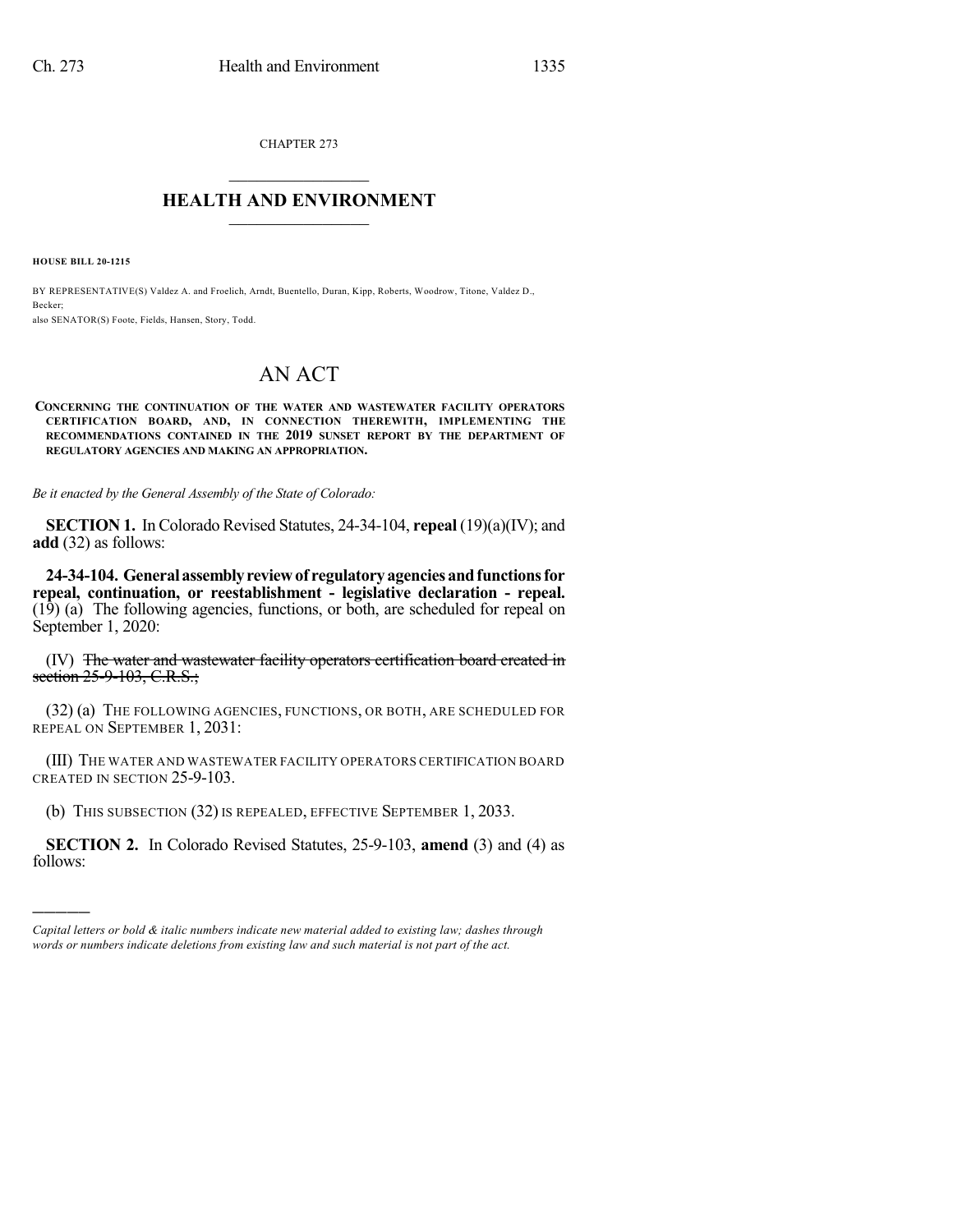**25-9-103. Water and wastewater facility operators certification board composition - repeal of article.** (3) (a) Except as otherwise provided in paragraph (b) of this subsection (3), Appointments OF MEMBERS TO THE BOARD are for terms of four years.

(b) The board shall be reconstituted as of July 1, 2004. The governor shall make initial appointments or reappointments to the reconstituted board so that two voting members' terms expire in 2005, two voting members' terms expire in 2006, two voting members' terms expire in 2007, and three voting members' terms expire in  $2008$ .

(4) This article ARTICLE 9 is repealed, effective September 1,  $2020$ . Prior to 2031. BEFORE the repeal, the water and wastewater facility operators certification board shall be reviewed as provided for in IS SCHEDULED FOR REVIEW IN ACCORDANCE WITH section  $24-34-104$ . C.R.S.

**SECTION 3.** In Colorado Revised Statutes, 25-9-102, **amend** the introductory portion,  $(4.5)$ , and  $(4.7)$  as follows:

**25-9-102. Definitions.** As used in this article ARTICLE 9, unless the context otherwise requires:

(4.5) "Domestic wastewater treatment facility" means any facility or group of units used for the treatment of domestic wastewater or for the reduction and handling of solids and gases removed from such wastes, whether or not the facility or group of units is discharging into state waters. "Domestic wastewater treatment facility<sup>"</sup> specifically excludes on-site wastewater treatment systems WITH A DESIGN CAPACITY OF TWO THOUSAND GALLONS OR LESS PER DAY, UNLESS THE SYSTEM DISCHARGES DIRECTLY TO SURFACE WATER.

(4.7) "Industrial wastewater treatment facility" means any facility or group of units used for the pretreatment, treatment, or handling of industrial waters, wastewater, reuse water, and wastes that are discharged into state waters. "Industrial wastewater treatment facility" includes facilities that clean up contaminated groundwater or spills except that such term does not include facilities designed to operate for less than one year or facilities with in-situ discharge AND EXCLUDES CONSTRUCTION DEWATERING ACTIVITIES THAT UTILIZE ONLY PASSIVE TREATMENT AND OCCUR FOR LESS THAN ONE YEAR.

**SECTION 4.** In Colorado Revised Statutes, 25-9-108, **amend** (1) as follows:

**25-9-108. Fees- rules- fund created.** (1) (a) Each application for certification shall be accompanied by a fee in the amount of fifteen dollars that is not refundable. The board shall adopt rules that set program fees in addition to the nonrefundable application fee in accordance with the provisions of article 4 of title 24, C.R.S., and such THE fees shall MUST reflect the actual costs of administering the program as set forth in section 25-9-104 (1).

(b) THE WATER AND WASTEWATER FACILITY OPERATORS FUND, REFERRED TO IN THIS SECTION AS THE "FUND", IS HEREBY CREATED IN THE STATE TREASURY. THE